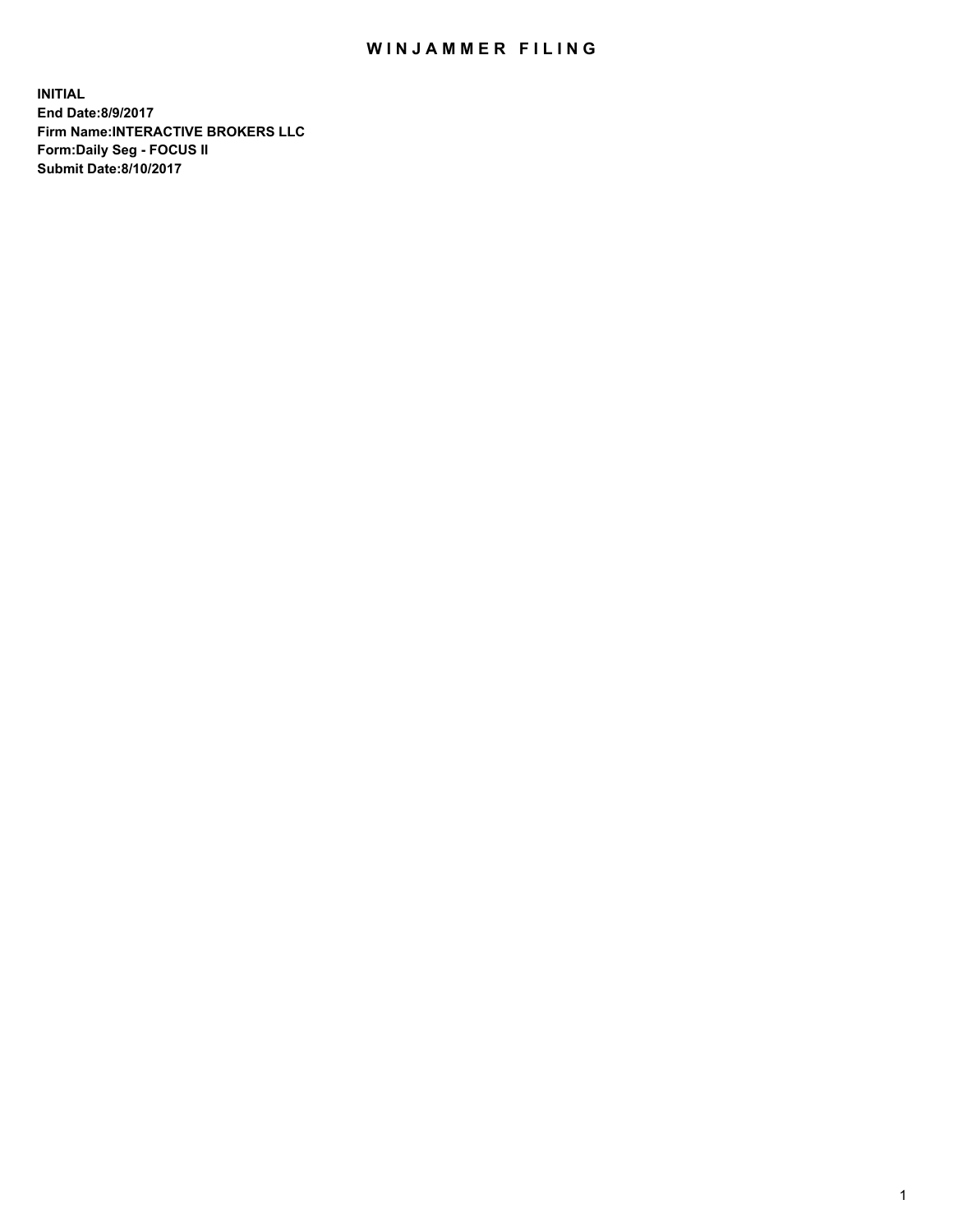## **INITIAL End Date:8/9/2017 Firm Name:INTERACTIVE BROKERS LLC Form:Daily Seg - FOCUS II Submit Date:8/10/2017 Daily Segregation - Cover Page**

| Name of Company<br><b>Contact Name</b><br><b>Contact Phone Number</b><br><b>Contact Email Address</b>                                                                                                                                                                                                                          | <b>INTERACTIVE BROKERS LLC</b><br><b>James Menicucci</b><br>203-618-8085<br>jmenicucci@interactivebrokers.c<br>om |
|--------------------------------------------------------------------------------------------------------------------------------------------------------------------------------------------------------------------------------------------------------------------------------------------------------------------------------|-------------------------------------------------------------------------------------------------------------------|
| FCM's Customer Segregated Funds Residual Interest Target (choose one):<br>a. Minimum dollar amount: ; or<br>b. Minimum percentage of customer segregated funds required:% ; or<br>c. Dollar amount range between: and; or<br>d. Percentage range of customer segregated funds required between: % and %.                       | $\overline{\mathbf{0}}$<br>0<br>155,000,000 245,000,000<br>00                                                     |
| FCM's Customer Secured Amount Funds Residual Interest Target (choose one):<br>a. Minimum dollar amount: ; or<br>b. Minimum percentage of customer secured funds required:%; or<br>c. Dollar amount range between: and; or<br>d. Percentage range of customer secured funds required between: % and %.                          | $\overline{\mathbf{0}}$<br>0<br>80,000,000 120,000,000<br>00                                                      |
| FCM's Cleared Swaps Customer Collateral Residual Interest Target (choose one):<br>a. Minimum dollar amount: ; or<br>b. Minimum percentage of cleared swaps customer collateral required:% ; or<br>c. Dollar amount range between: and; or<br>d. Percentage range of cleared swaps customer collateral required between:% and%. | $\overline{\mathbf{0}}$<br>$\overline{\mathbf{0}}$<br>00<br>0 <sub>0</sub>                                        |

Attach supporting documents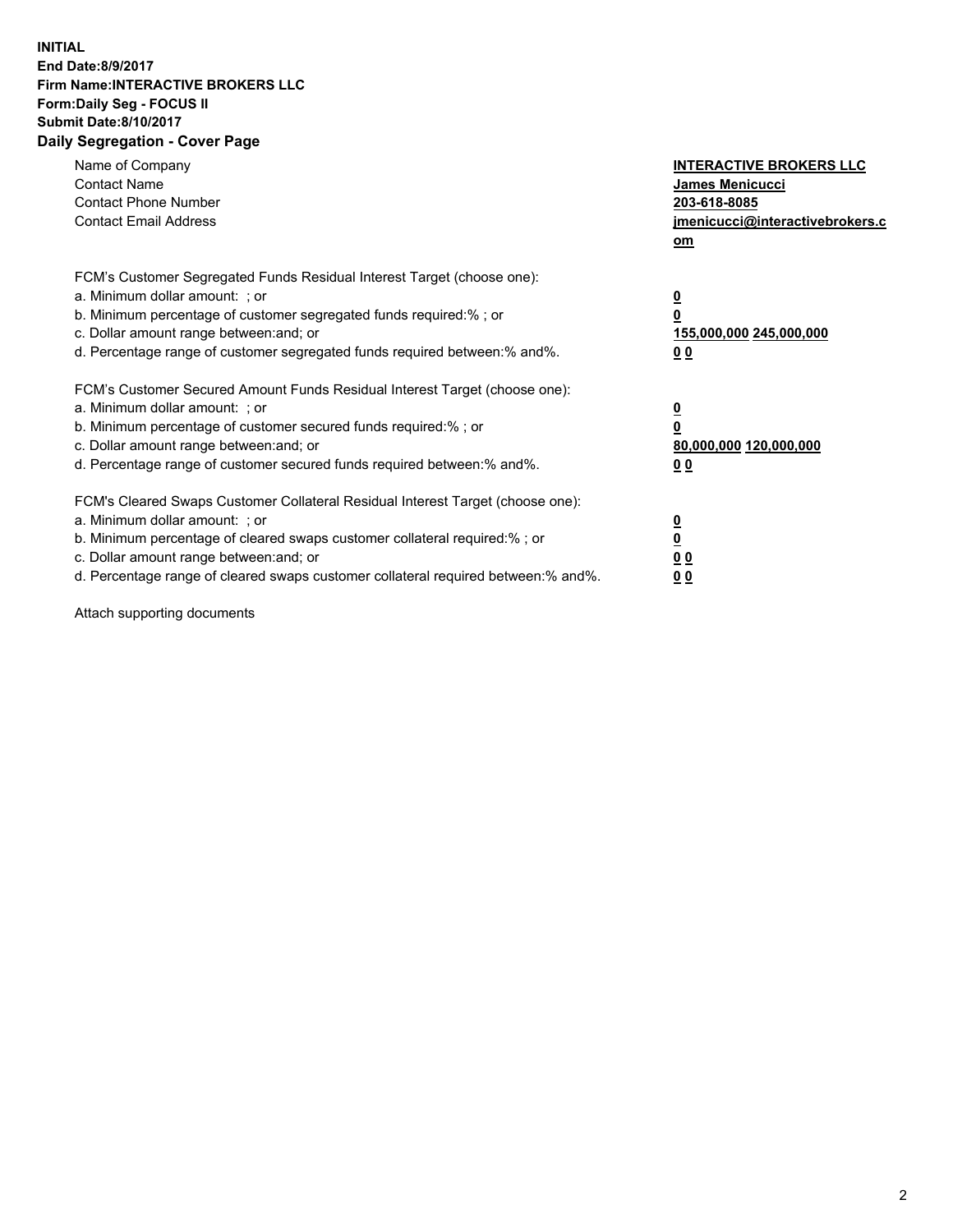## **INITIAL End Date:8/9/2017 Firm Name:INTERACTIVE BROKERS LLC Form:Daily Seg - FOCUS II Submit Date:8/10/2017 Daily Segregation - Secured Amounts**

|     | Daily Ocglegation - Occuled Amounts                                                         |                                  |
|-----|---------------------------------------------------------------------------------------------|----------------------------------|
|     | Foreign Futures and Foreign Options Secured Amounts                                         |                                  |
|     | Amount required to be set aside pursuant to law, rule or regulation of a foreign            | $0$ [7305]                       |
|     | government or a rule of a self-regulatory organization authorized thereunder                |                                  |
| 1.  | Net ledger balance - Foreign Futures and Foreign Option Trading - All Customers             |                                  |
|     | A. Cash                                                                                     | 366,891,930 [7315]               |
|     | B. Securities (at market)                                                                   | $0$ [7317]                       |
| 2.  | Net unrealized profit (loss) in open futures contracts traded on a foreign board of trade   | -1,585,268 [7325]                |
| 3.  | Exchange traded options                                                                     |                                  |
|     | a. Market value of open option contracts purchased on a foreign board of trade              | 29,927 [7335]                    |
|     | b. Market value of open contracts granted (sold) on a foreign board of trade                | -18,885 [7337]                   |
| 4.  | Net equity (deficit) (add lines 1. 2. and 3.)                                               | 365, 317, 704 [7345]             |
| 5.  | Account liquidating to a deficit and account with a debit balances - gross amount           | 3,619 [7351]                     |
|     | Less: amount offset by customer owned securities                                            | 0 [7352] 3,619 [7354]            |
| 6.  | Amount required to be set aside as the secured amount - Net Liquidating Equity              | 365,321,323 [7355]               |
|     | Method (add lines 4 and 5)                                                                  |                                  |
| 7.  | Greater of amount required to be set aside pursuant to foreign jurisdiction (above) or line | 365,321,323 [7360]               |
|     | 6.                                                                                          |                                  |
|     | FUNDS DEPOSITED IN SEPARATE REGULATION 30.7 ACCOUNTS                                        |                                  |
| 1.  | Cash in banks                                                                               |                                  |
|     | A. Banks located in the United States                                                       | 66,635,587 [7500]                |
|     | B. Other banks qualified under Regulation 30.7                                              | 0 [7520] 66,635,587 [7530]       |
| 2.  | Securities                                                                                  |                                  |
|     | A. In safekeeping with banks located in the United States                                   | 343,783,220 [7540]               |
|     | B. In safekeeping with other banks qualified under Regulation 30.7                          | 0 [7560] 343,783,220 [7570]      |
| 3.  | Equities with registered futures commission merchants                                       |                                  |
|     | A. Cash                                                                                     | $0$ [7580]                       |
|     | <b>B.</b> Securities                                                                        | $0$ [7590]                       |
|     | C. Unrealized gain (loss) on open futures contracts                                         | $0$ [7600]                       |
|     | D. Value of long option contracts                                                           | $0$ [7610]                       |
|     | E. Value of short option contracts                                                          | 0 [7615] 0 [7620]                |
| 4.  | Amounts held by clearing organizations of foreign boards of trade                           |                                  |
|     | A. Cash                                                                                     | $0$ [7640]                       |
|     | <b>B.</b> Securities                                                                        | $0$ [7650]                       |
|     | C. Amount due to (from) clearing organization - daily variation                             | $0$ [7660]                       |
|     | D. Value of long option contracts                                                           | $0$ [7670]                       |
| 5.  | E. Value of short option contracts                                                          | 0 [7675] 0 [7680]                |
|     | Amounts held by members of foreign boards of trade<br>A. Cash                               | 87,237,138 [7700]                |
|     | <b>B.</b> Securities                                                                        | $0$ [7710]                       |
|     | C. Unrealized gain (loss) on open futures contracts                                         | 4,777,417 [7720]                 |
|     | D. Value of long option contracts                                                           | 29,927 [7730]                    |
|     | E. Value of short option contracts                                                          | -18,885 [7735] 82,470,763 [7740] |
| 6.  | Amounts with other depositories designated by a foreign board of trade                      | 0 [7760]                         |
| 7.  | Segregated funds on hand                                                                    | $0$ [7765]                       |
| 8.  | Total funds in separate section 30.7 accounts                                               | 492,889,570 [7770]               |
| 9.  | Excess (deficiency) Set Aside for Secured Amount (subtract line 7 Secured Statement         | 127,568,247 [7380]               |
|     | Page 1 from Line 8)                                                                         |                                  |
| 10. | Management Target Amount for Excess funds in separate section 30.7 accounts                 | 80,000,000 [7780]                |
| 11. | Excess (deficiency) funds in separate 30.7 accounts over (under) Management Target          | 47,568,247 [7785]                |
|     |                                                                                             |                                  |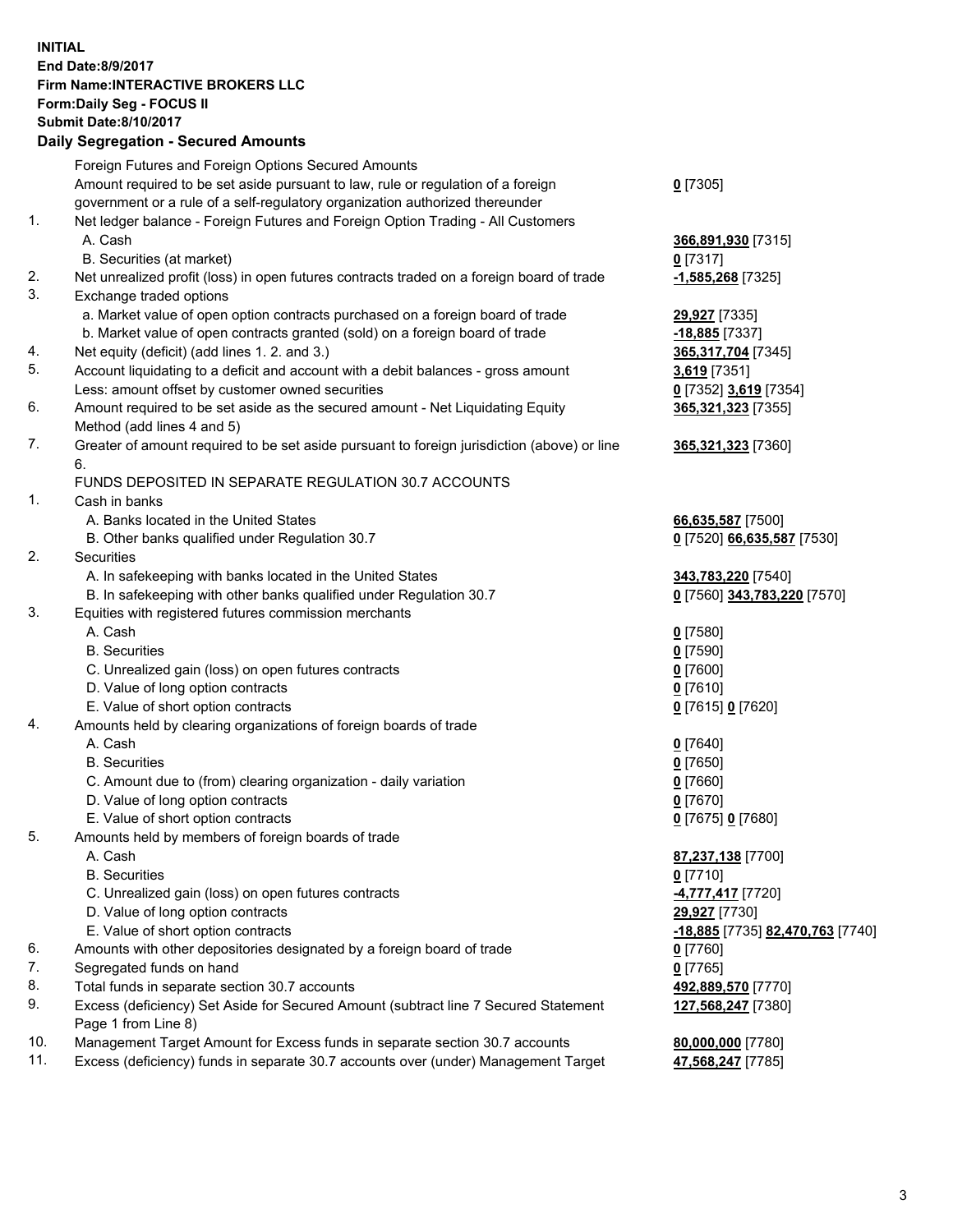**INITIAL End Date:8/9/2017 Firm Name:INTERACTIVE BROKERS LLC Form:Daily Seg - FOCUS II Submit Date:8/10/2017 Daily Segregation - Segregation Statement** SEGREGATION REQUIREMENTS(Section 4d(2) of the CEAct) 1. Net ledger balance A. Cash **4,440,910,382** [7010] B. Securities (at market) **0** [7020] 2. Net unrealized profit (loss) in open futures contracts traded on a contract market **-6,339,017** [7030] 3. Exchange traded options A. Add market value of open option contracts purchased on a contract market **200,273,843** [7032] B. Deduct market value of open option contracts granted (sold) on a contract market **-304,633,468** [7033] 4. Net equity (deficit) (add lines 1, 2 and 3) **4,330,211,740** [7040] 5. Accounts liquidating to a deficit and accounts with debit balances - gross amount **210,723** [7045] Less: amount offset by customer securities **0** [7047] **210,723** [7050] 6. Amount required to be segregated (add lines 4 and 5) **4,330,422,463** [7060] FUNDS IN SEGREGATED ACCOUNTS 7. Deposited in segregated funds bank accounts A. Cash **962,383,106** [7070] B. Securities representing investments of customers' funds (at market) **2,311,412,900** [7080] C. Securities held for particular customers or option customers in lieu of cash (at market) **0** [7090] 8. Margins on deposit with derivatives clearing organizations of contract markets A. Cash **519,101,833** [7100] B. Securities representing investments of customers' funds (at market) **847,939,224** [7110] C. Securities held for particular customers or option customers in lieu of cash (at market) **0** [7120] 9. Net settlement from (to) derivatives clearing organizations of contract markets **-6,677,451** [7130] 10. Exchange traded options A. Value of open long option contracts **200,248,450** [7132] B. Value of open short option contracts **-304,618,363** [7133] 11. Net equities with other FCMs A. Net liquidating equity **0** [7140] B. Securities representing investments of customers' funds (at market) **0** [7160] C. Securities held for particular customers or option customers in lieu of cash (at market) **0** [7170] 12. Segregated funds on hand **0** [7150] 13. Total amount in segregation (add lines 7 through 12) **4,529,789,699** [7180] 14. Excess (deficiency) funds in segregation (subtract line 6 from line 13) **199,367,236** [7190] 15. Management Target Amount for Excess funds in segregation **155,000,000** [7194] 16. Excess (deficiency) funds in segregation over (under) Management Target Amount **44,367,236** [7198]

Excess